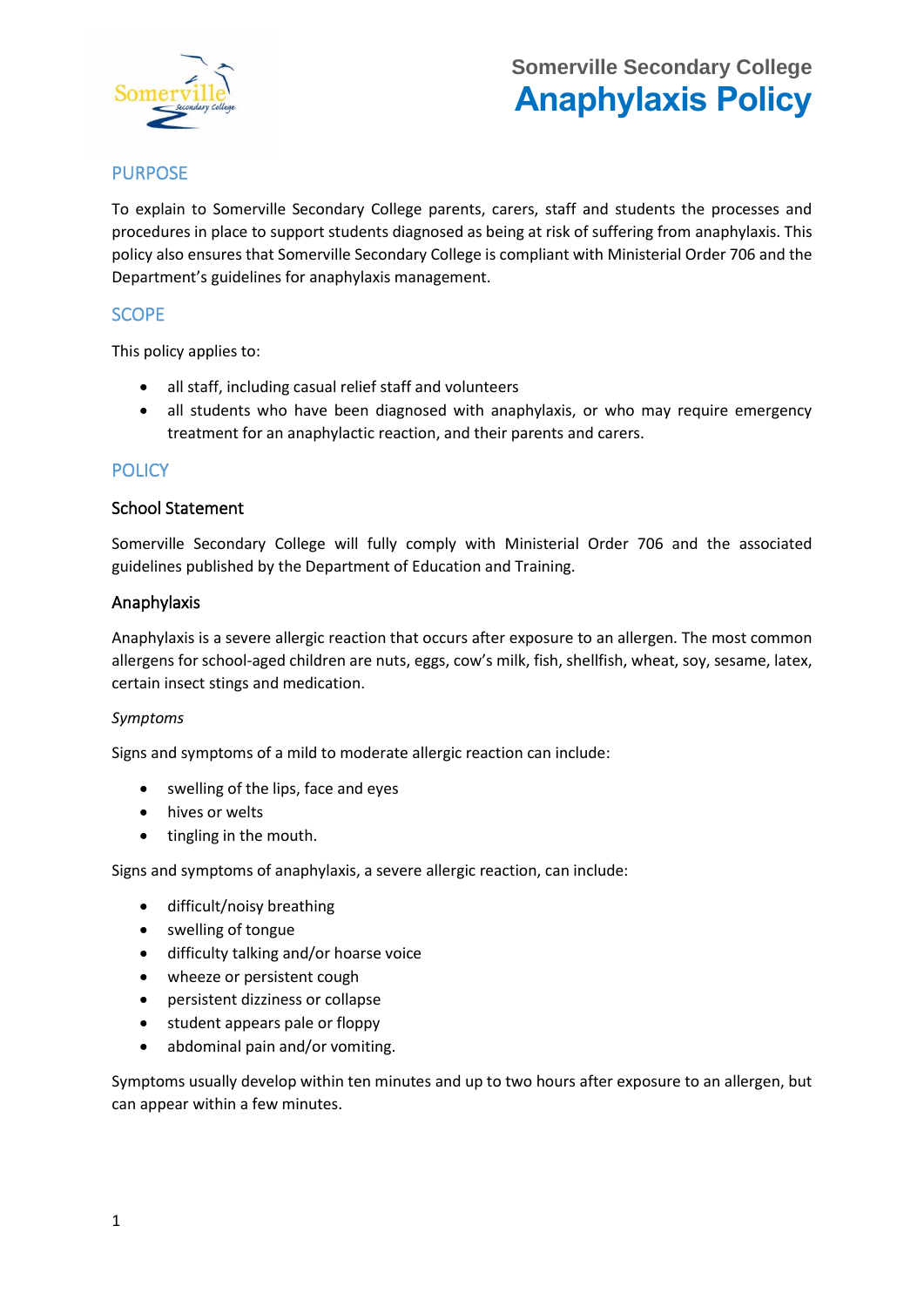

### *Treatment*

Adrenaline given as an injection into the muscle of the outer mid-thigh is the first aid treatment for anaphylaxis.

Individuals diagnosed as being at risk of anaphylaxis are prescribed an adrenaline autoinjector for use in an emergency. These adrenaline autoinjectors are designed so that anyone can use them in an emergency.

### Individual Anaphylaxis Management Plans

All students at Somerville Secondary College who are diagnosed by a medical practitioner as being at risk of suffering from an anaphylactic reaction must have an Individual Anaphylaxis Management Plan. When notified of an anaphylaxis diagnosis, the principal of Somerville Secondary College is responsible for developing a plan in consultation with the student's parents/carers.

Where necessary, an Individual Anaphylaxis Management Plan will be in place as soon as practicable after a student enrols at Somerville Secondary College and where possible, before the student's first day.

Parents and carers must:

- obtain an ASCIA Action Plan for Anaphylaxis from the student's medical practitioner and provide a copy to the school as soon as practicable
- immediately inform the school in writing if there is a relevant change in the student's medical condition and obtain an updated ASCIA Action Plan for Anaphylaxis
- provide an up-to-date photo of the student for the ASCIA Action Plan for Anaphylaxis when that Plan is provided to the school and each time it is reviewed
- provide the school with a current adrenaline autoinjector for the student that has not expired;
- participate in annual reviews of the student's Plan.

Each student's Individual Anaphylaxis Management Plan must include:

- information about the student's medical condition that relates to allergies and the potential for anaphylactic reaction, including the type of allergies the student has
- information about the signs or symptoms the student might exhibit in the event of an allergic reaction based on a written diagnosis from a medical practitioner
- strategies to minimise the risk of exposure to known allergens while the student is under the care or supervision of school staff, including in the school yard, at camps and excursions, or at special events conducted, organised or attended by the school
- the name of the person(s) responsible for implementing the risk minimisation strategies, which have been identified in the Plan
- information about where the student's medication will be stored
- the student's emergency contact details
- an up-to-date ASCIA Action Plan for Anaphylaxis completed by the student's medical practitioner.

### *Review and updates to Individual Anaphylaxis Management Plans*

A student's Individual Anaphylaxis Management Plan will be reviewed and updated on an annual basis in consultation with the student's parents/carers. The plan will also be reviewed and, where necessary, updated in the following circumstances: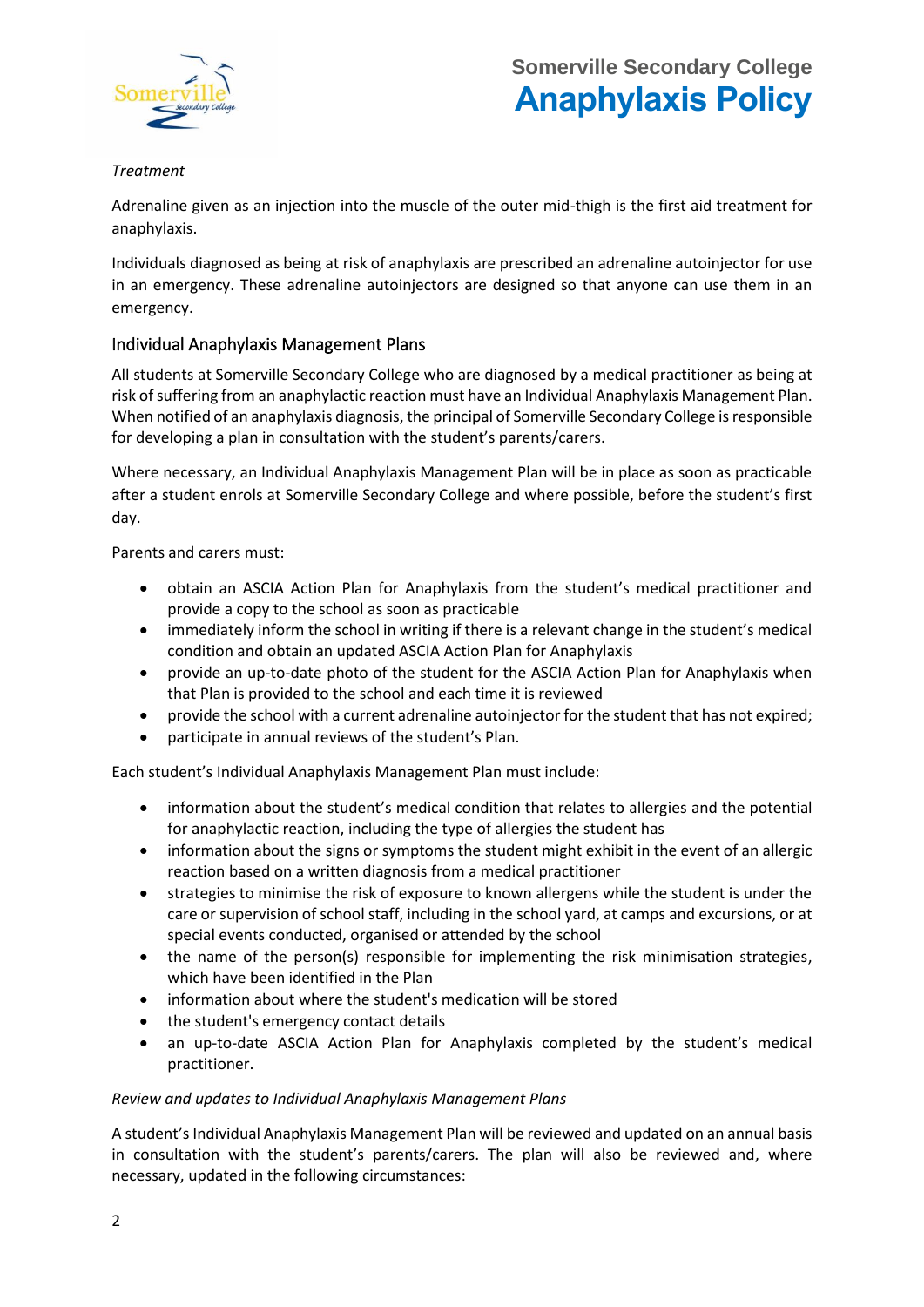

# **Somerville Secondary College Anaphylaxis Policy**

- as soon as practicable after the student has an anaphylactic reaction at school
- if the student's medical condition, insofar as it relates to allergy and the potential for anaphylactic reaction, changes
- when the student is participating in an off-site activity, including camps and excursions, or at special events including fetes and concerts.

Our school may also consider updating a student's Individual Anaphylaxis Management Plan if there is an identified and significant increase in the student's potential risk of exposure to allergens at school.

### Location of plans and adrenaline autoinjectors

All students with Anaphylaxis at Somerville Secondary College have an ASCIA Action Plan.

EPIPENS are stored for each student in First Aid/Office. The college also has additional EPIPENS for emergency use which are located in First Aid Bags number 1 and 2. Additionally there is one in the first aid cupboard in the school office area.

A copy of each student's Individual Anaphylaxis Management Plan will be stored with their ASCIA Action Plan for Anaphylaxis in the First Aid cupboard in the school office together with the student's adrenaline autoinjector. Adrenaline autoinjectors must be labelled with the students' name.

A copy of each student's Individual Anaphylaxis Management Plan will be stored with their ASCIA Action Plan for Anaphylaxis in the school office. Whilst some students keep their adrenaline autoinjector on their person, medication for those that do not will be stored and labelled with their name in the First Aid cupboard located in the school office together with adrenaline autoinjectors for general use.

#### Risk Minimisation Strategies

Staff at the college will ensure that risk minimisation will be put in place during the following with students who have Anaphylaxis:

- during classroom activities (including class rotations, specialist and elective classes)
- between classes and other breaks
- in canteens
- during recess and lunchtimes
- before and after school
- camps and excursions, or at special events conducted, organised or attended by the school (eg. class parties, elective subjects and work experience, cultural days, fetes, concerts, events at other schools, competitions or incursions).

To reduce the risk of a student suffering from an anaphylactic reaction at Somerville Secondary College, we have put in place the following strategies:

- staff and students are regularly reminded to wash their hands after eating;
- students are discouraged from sharing food
- garbage bins at school are to remain covered with lids to reduce the risk of attracting insects
- gloves must be worn when picking up papers or rubbish in the playground;
- school canteen staff are trained in appropriate food handling to reduce the risk of crosscontamination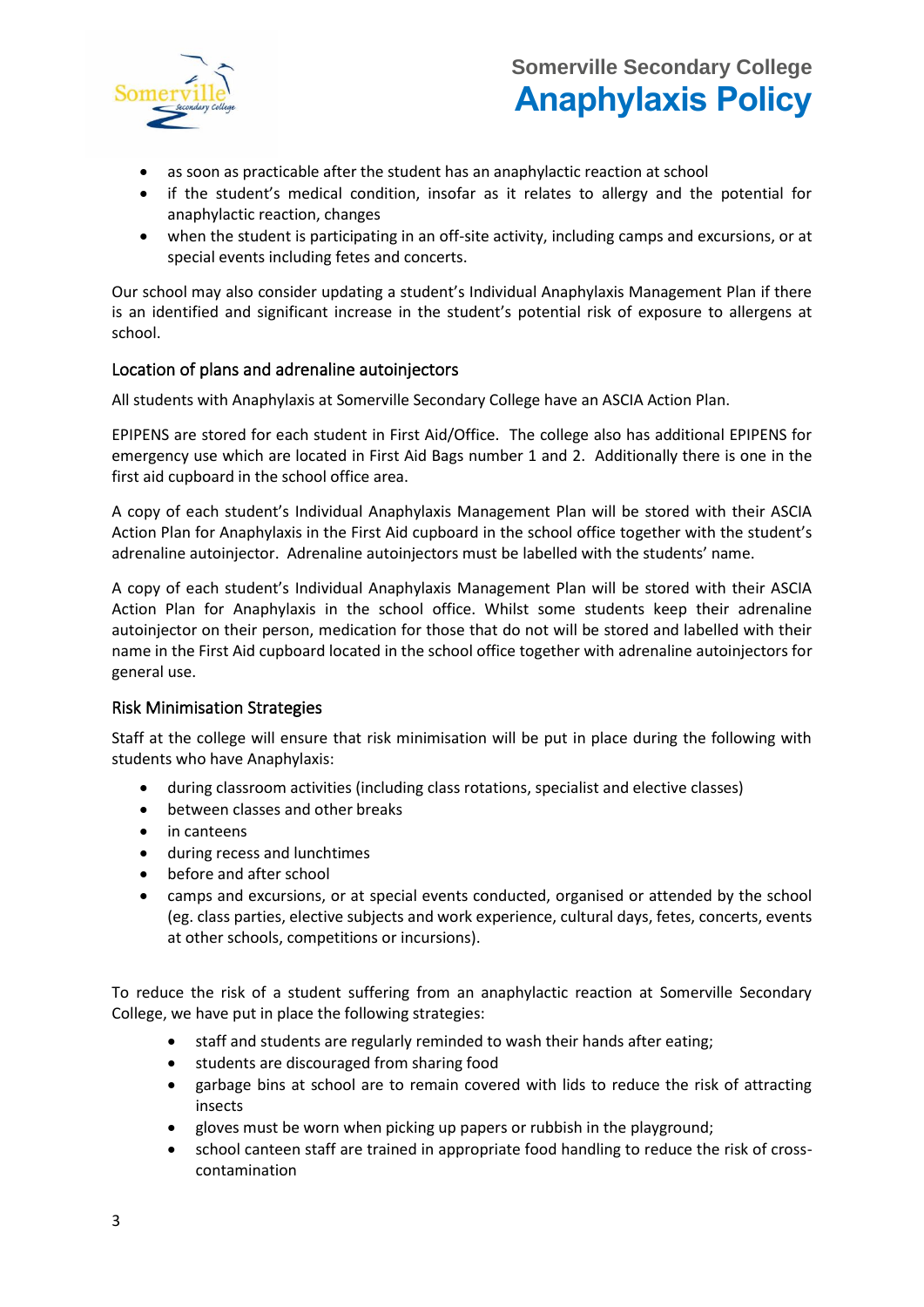

- year groups will be informed of allergens that must be avoided in advance of class parties, events or birthdays
- a general use EpiPen will be stored at the school canteen, office and in the yard duty bag for ease of access.
- Planning for off-site activities will include risk minimisation strategies for students at risk of anaphylaxis including supervision requirements, appropriate number of trained staff, emergency response procedures and other risk controls appropriate to the activity and students attending.

### Adrenaline autoinjectors for general use

[Note: for guidance on the appropriate number of general use adrenaline autoinjectors for your school, refer to page 34 of the Department's [Anaphylaxis Guidelines\]](https://www.education.vic.gov.au/school/teachers/health/pages/anaphylaxisschl.aspx)

Somerville Secondary College will maintain a supply of adrenaline autoinjector(s) for general use, as a back-up to those provided by parents and carers for specific students, and also for students who may suffer from a first time reaction at school.

Adrenaline autoinjectors for general use will be stored in the First Aid cupboard located in the school office and First Aid Bags numbers 1 and 2 and labelled "general use".

The principal is responsible for arranging the purchase of adrenaline autoinjectors for general use, and will consider:

- the number of students enrolled at Somerville Secondary College at risk of anaphylaxis
- the accessibility of adrenaline autoinjectors supplied by parents
- the availability of a sufficient supply of autoinjectors for general use in different locations at the school, as well as at camps, excursions and events
- the limited life span of adrenaline autoinjectors, and the need for general use adrenaline autoinjectors to be replaced when used or prior to expiry.

### Emergency Response

In the event of an anaphylactic reaction, the emergency response procedures in this policy must be followed, together with the school's general first aid procedures, emergency response procedures and the student's Individual Anaphylaxis Management Plan.

A complete and up-to-date list of students identified as being at risk of anaphylaxis is maintained by Carole Richardson, Education Support Officer / First Aid Officer and stored in First Aid cupboard within the school office. For camps, excursions and special events, a designated staff member will be responsible for maintaining a list of students at risk of anaphylaxis attending the special event, together with their Individual Anaphylaxis Management Plans and adrenaline autoinjectors, where appropriate.

If a student experiences an anaphylactic reaction at school or during a school activity, school staff must:

| <b>Step</b> | <b>Action</b>                                |
|-------------|----------------------------------------------|
| 1.          | Lay the person flat                          |
|             | Do not allow them to stand or walk           |
|             | If breathing is difficult, allow them to sit |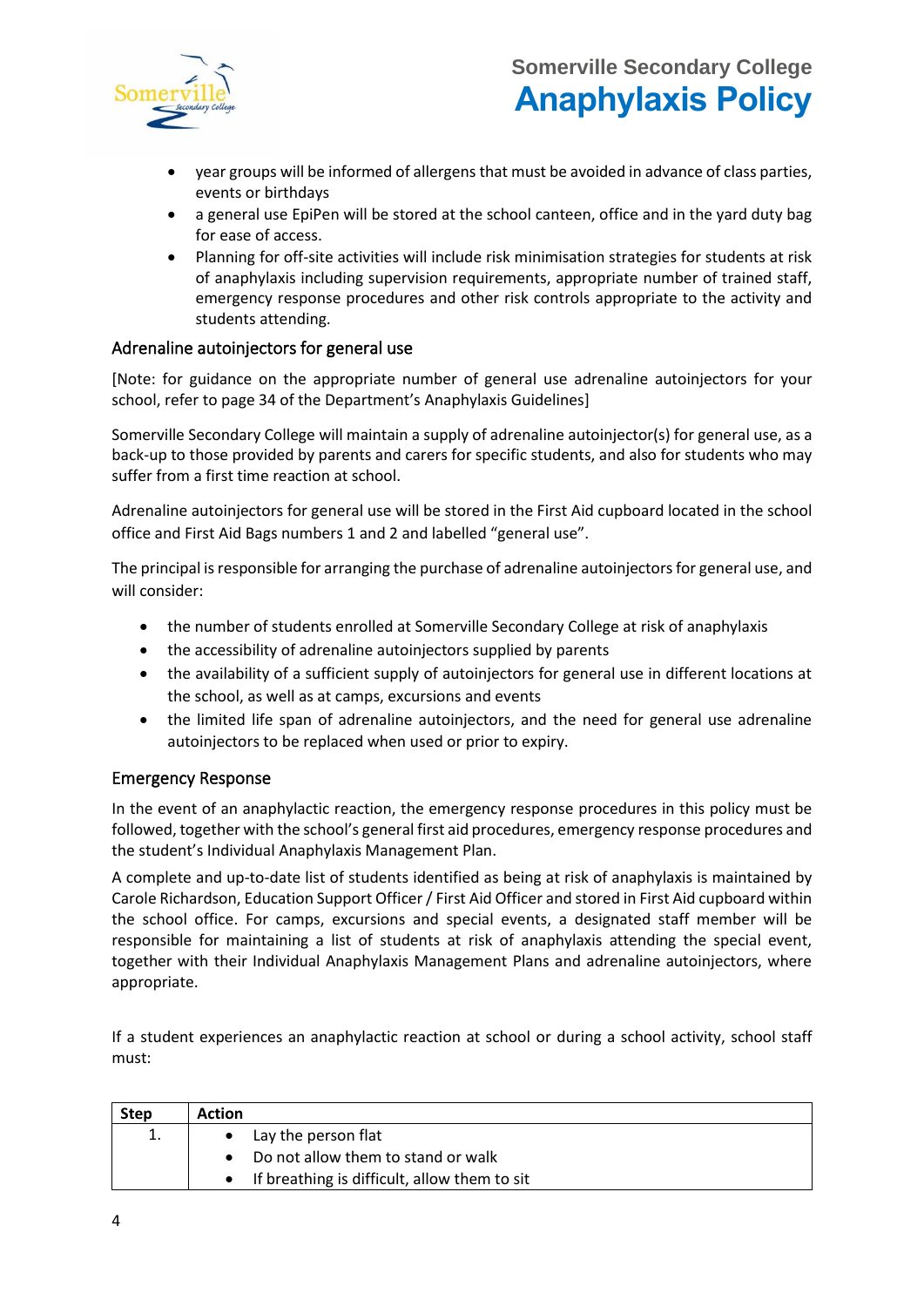

|    | Be calm and reassuring<br>$\bullet$                                                                                                                                                                                                                                                        |
|----|--------------------------------------------------------------------------------------------------------------------------------------------------------------------------------------------------------------------------------------------------------------------------------------------|
|    | Do not leave them alone                                                                                                                                                                                                                                                                    |
|    | Seek assistance from another staff member or reliable student to locate the<br>$\bullet$<br>student's adrenaline autoinjector or the school's general use autoinjector, and<br>the student's Individual Anaphylaxis Management Plan, stored in First Aid<br>cupboard within school office. |
|    | If the student's plan is not immediately available, or they appear to be<br>experiencing a first time reaction, follow steps 2 to 5                                                                                                                                                        |
| 2. | Administer an EpiPen or EpiPen Jr (if the student is under 20kg)                                                                                                                                                                                                                           |
|    | Remove from plastic container                                                                                                                                                                                                                                                              |
|    | Form a fist around the EpiPen and pull off the blue safety release (cap)<br>$\bullet$                                                                                                                                                                                                      |
|    | Place orange end against the student's outer mid-thigh (with or without<br>clothing)                                                                                                                                                                                                       |
|    | Push down hard until a click is heard or felt and hold in place for 3 seconds<br>$\bullet$<br>Remove EpiPen<br>$\bullet$                                                                                                                                                                   |
|    | Note the time the EpiPen is administered<br>$\bullet$                                                                                                                                                                                                                                      |
|    | Retain the used EpiPen to be handed to ambulance paramedics along with the<br>$\bullet$                                                                                                                                                                                                    |
|    | time of administration                                                                                                                                                                                                                                                                     |
| 3. | Call an ambulance (000)                                                                                                                                                                                                                                                                    |
| 4. | If there is no improvement or severe symptoms progress (as described in the ASCIA                                                                                                                                                                                                          |
|    | Action Plan for Anaphylaxis), further adrenaline doses may be administered every five                                                                                                                                                                                                      |
|    | minutes, if other adrenaline autoinjectors are available.                                                                                                                                                                                                                                  |
| 5. | Contact the student's emergency contacts.                                                                                                                                                                                                                                                  |

If a student appears to be having a severe allergic reaction, but has not been previously diagnosed with an allergy or being at risk of anaphylaxis, school staff should follow steps  $2 - 5$  as above.

[Note: If in doubt, it is better to use an adrenaline autoinjector than not use it, even if in hindsight the reaction is not anaphylaxis. Under-treatment of anaphylaxis is more harmful and potentially life threatening than over-treatment of a mild to moderate allergic reaction. (Refer to page 41 of the [Anaphylaxis Guidelines\)](http://www.education.vic.gov.au/school/teachers/health/pages/anaphylaxisschl.aspx).

### Communication Plan

This policy will be available on Somerville Secondary College's website so that parents and other members of the school community can easily access information about Somerville Secondary College's anaphylaxis management procedures. The parents and carers of students who are enrolled at Somerville Secondary College and are identified as being at risk of anaphylaxis will also be provided with a copy of this policy.

The principal is responsible for ensuring that all relevant staff, including casual relief staff, canteen staff and volunteers are aware of this policy and Somerville Secondary College's procedures for anaphylaxis management. Casual relief staff and volunteers who are responsible for the care and/or supervision of students who are identified as being at risk of anaphylaxis will also receive a verbal briefing on this policy, their role in responding to an anaphylactic reaction and where required, the identity of students at risk.

The principal is also responsible for ensuring relevant staff are trained and briefed in anaphylaxis management, consistent with the Department's *Anaphylaxis Guidelines.*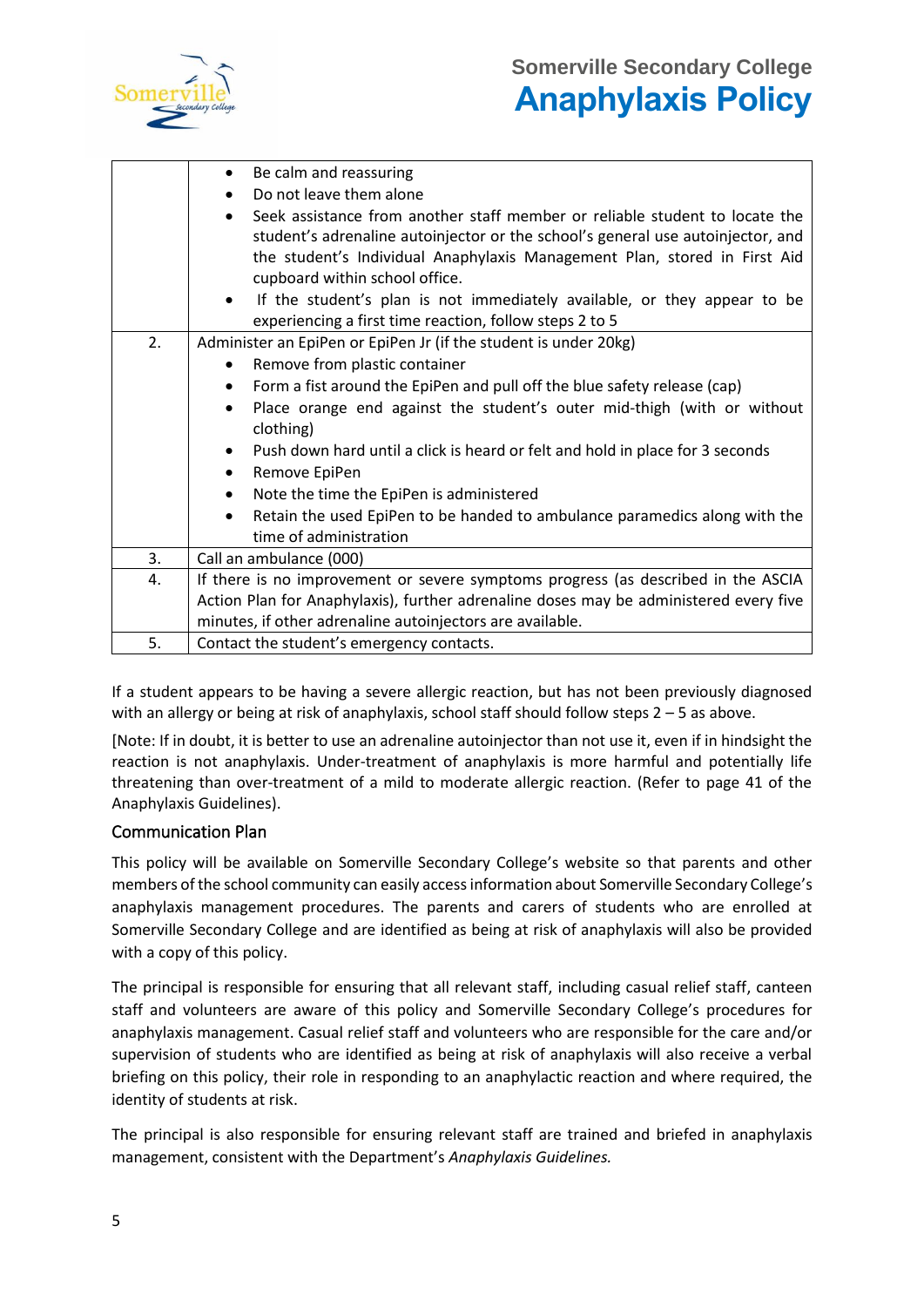

## Staff training

The principal will ensure that the following school staff are appropriately trained in anaphylaxis management:

- School staff who conduct classes attended by students who are at risk of anaphylaxis
- All staff members receive Anaphylaxis and Asthma training on a yearly basis at Somerville Secondary College.

Staff who are required to undertake training must have completed:

- an approved face-to-face anaphylaxis management training course in the last three years, or
- an approved online anaphylaxis management training course in the last two years.

Somerville Secondary College uses the following training course 22300VIC Management of anaphylaxis.

Staff are also required to attend a briefing on anaphylaxis management and this policy at least twice per year (with the first briefing to be held at the beginning of the school year), facilitated by a staff member who has successfully completed an anaphylaxis management course within the last 2 years including First Aid Officer. Each briefing will address:

- this policy
- the causes, symptoms and treatment of anaphylaxis
- the identities of students with a medical condition that relates to allergies and the potential for anaphylactic reaction, and where their medication is located
- how to use an adrenaline autoinjector, including hands on practice with a trainer adrenaline autoinjector
- the school's general first aid and emergency response procedures
- the location of, and access to, adrenaline autoinjectors that have been provided by parents or purchased by the school for general use.

When a new student enrols at Somerville Secondary College who is at risk of anaphylaxis, the principal will develop an interim plan in consultation with the student's parents and ensure that appropriate staff are trained and briefed as soon as possible.

The principal will ensure that while students at risk of anaphylaxis are under the care or supervision of the school outside of normal class activities, including in the school yard, at camps and excursions, or at special event days, there is a sufficient number of school staff present who have been trained in anaphylaxis management.

# FURTHER INFORMATION AND RESOURCES

- School Policy and Advisory Guide:
	- o [Anaphylaxis](http://www.education.vic.gov.au/school/principals/spag/health/Pages/anaphylaxis.aspx)
	- o [Anaphylaxis management in schools](http://www.education.vic.gov.au/school/teachers/health/pages/anaphylaxisschl.aspx)
- Allergy & Anaphylaxis Australia: [Risk minimisation strategies](https://edugate.eduweb.vic.gov.au/edulibrary/Schools/teachers/health/riskminimisation.pdf)
- ASCIA Guidelines: [Schooling and childcare](https://allergyfacts.org.au/allergy-management/schooling-childcare)
- Royal Children's Hospital: [Allergy and immunology](https://www.rch.org.au/allergy/about_us/Allergy_and_Immunology/)